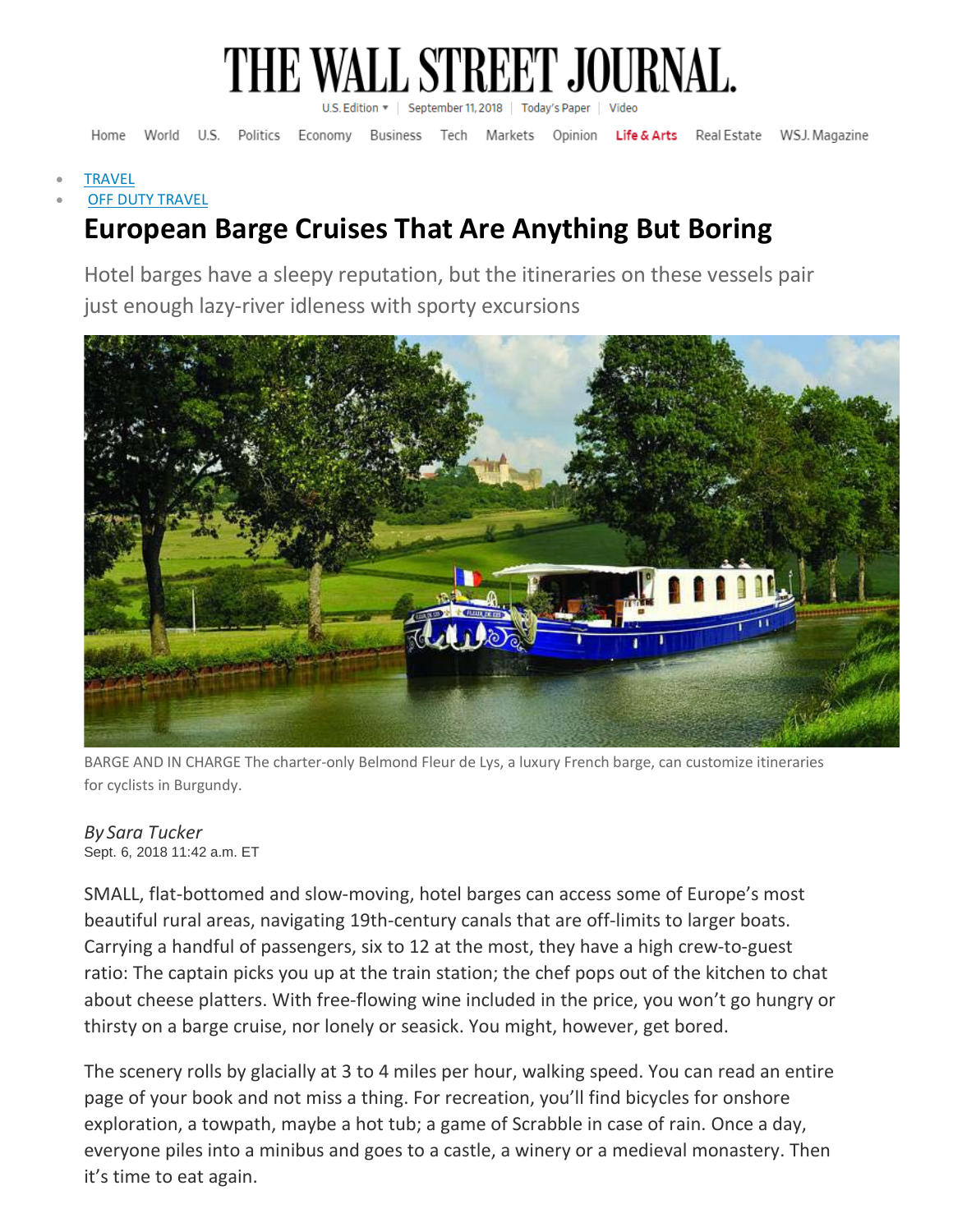# '**On the Canal du Midi, you can play tennis and visit Roman ruins.**'

This laid-back regimen, for all its charms, tends to turn off restless travelers. The solution: barges with itineraries that let sporty types exert themselves enough to fend off tedium. Some programs are available only to groups that charter a barge. Other outings, such as a bicycle excursion to a wine château or a day of golf, can be arranged on certain barges even if you reserve a single cabin. To book a cruise, contact the boat captain (check the website for email addresses) or an agent who knows all the operators (some 70 hotel barges ply the waterways in Europe) like Barge Lady Cruises, based in Chicago. Either way: Specify your desired diversions. Here, a few ideas of where and how to beef up a barge cruise.

## **Angling in Ireland**

The Shannon Waterway, a series of lakes connected by rivers and still-water canals, takes you through one of Ireland's most memorably lovely areas (with the Cliffs of Moher a particular draw). At its summit is Lough Scur, a freshwater lake that anglers often angle to visit.

BARGE TO BOOK Beyond its standard itinerary, the 10-passenger Shannon Princess also offers a charter-only cruise for families with kids (age 12 and up) that can involve horseback riding, fishing, kayaking and zorbing. Golfers who book a charter have access to championship courses designed by Robert Trent Jones, Sr., and Arnold Palmer. *From \$4,390 per person for a six-night cruise; [bargeladycruises.com.](https://www.bargeladycruises.com/?mod=article_inline)*

#### **Tennis on the Thames**

The Thames Path, a 184-mile national trail, follows England's second longest river as it winds from its source in the Cotswolds to the sea, passing through meadows, historic towns such as Runnymede (where the Magna Carta was signed) and small villages ideal for a tea break. On a cruise from Hampton Court Palace to Henley, you can climb to an Iron Age fort with panoramic views or play tennis on a different riverside court every day.

BARGE TO BOOK The captain of the eight-passenger Magna Carta will arrange, whenever possible, golf, tennis and hiking excursions whether you book a cabin or the whole barge. *From \$4,550 per person for a six-night cruise.*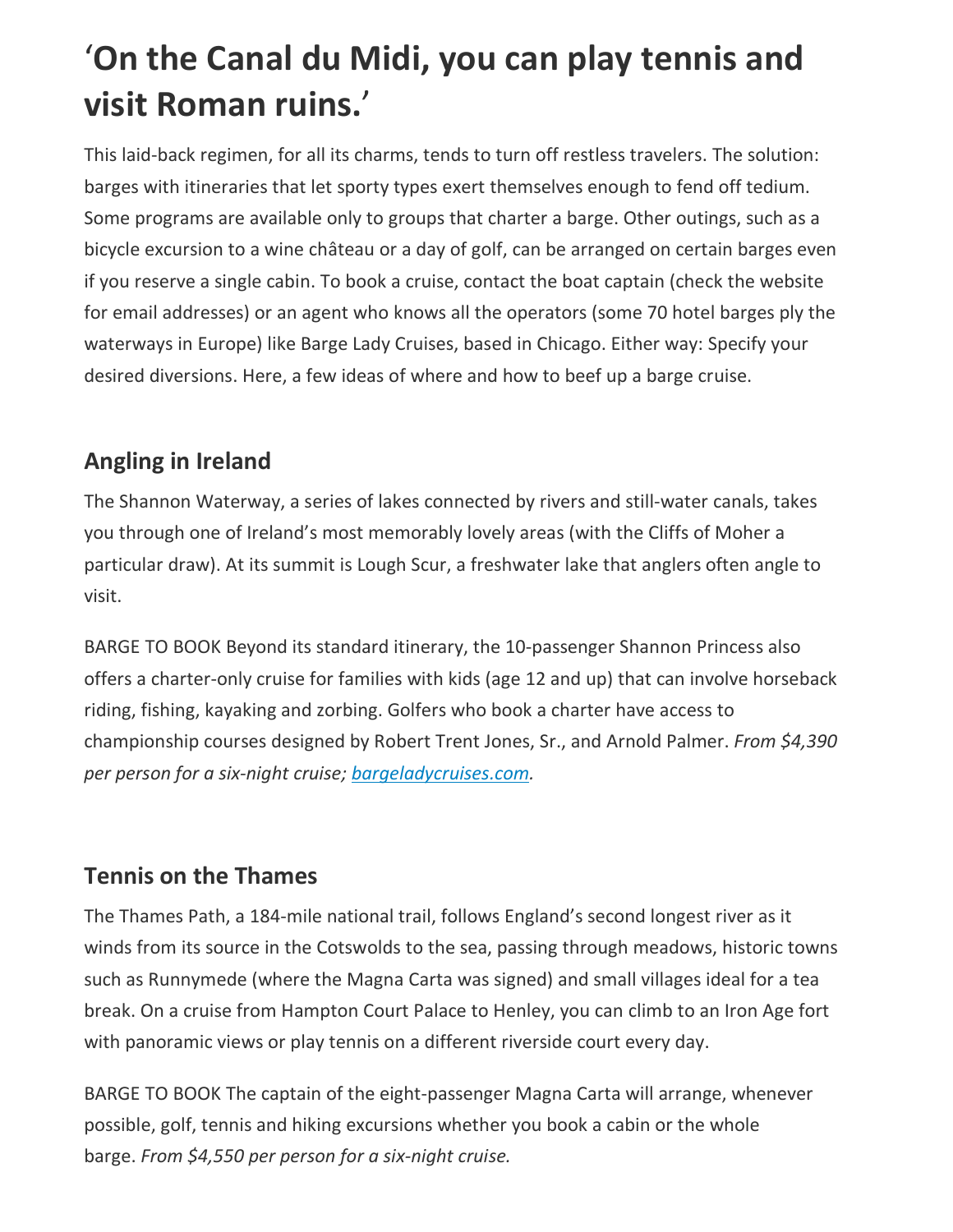

#### PHOTO: TOM TEXIER **Cycling for Sancerre**

France, the country where hotel barging was invented (by an Englishman in 1966), has the most active options for barge travelers, many aimed at family groups that include grandparents and teenage children. "It's about keeping the kids occupied," said Penny Liley, a boat owner who introduced family-adventure cruises to the Nivernais Canal, in northern Burgundy, with activities such as trail riding on horseback, rock climbing, and kayaking on the River Yonne. Both the Nivernais and the Canal de Bourgogne, in southern Burgundy, are lined with cycling routes that fan out across the gently rolling countryside. On the Canal du Midi in Provence you can play tennis and visit Roman ruins in one fell swoop, and on the Canal de Briare, you can pedal to the vineyards of Sancerre for winetasting.

BARGE TO BOOK The Meanderer, a six-passenger barge, is captained by an avid cyclist and offers golf and bicycling excursions in the Upper Loire. *From \$5,875 per person for a sixnight cruise; [bargemeanderer.com.](http://bargemeanderer.com/?mod=article_inline)* Belmond's six-passenger Fleur de Lys, available for charter only, combines high style (canopied four-poster beds, a baby grand) with a six-night customized itinerary on the Burgundy Canal. *From \$9,845 per passenger.*